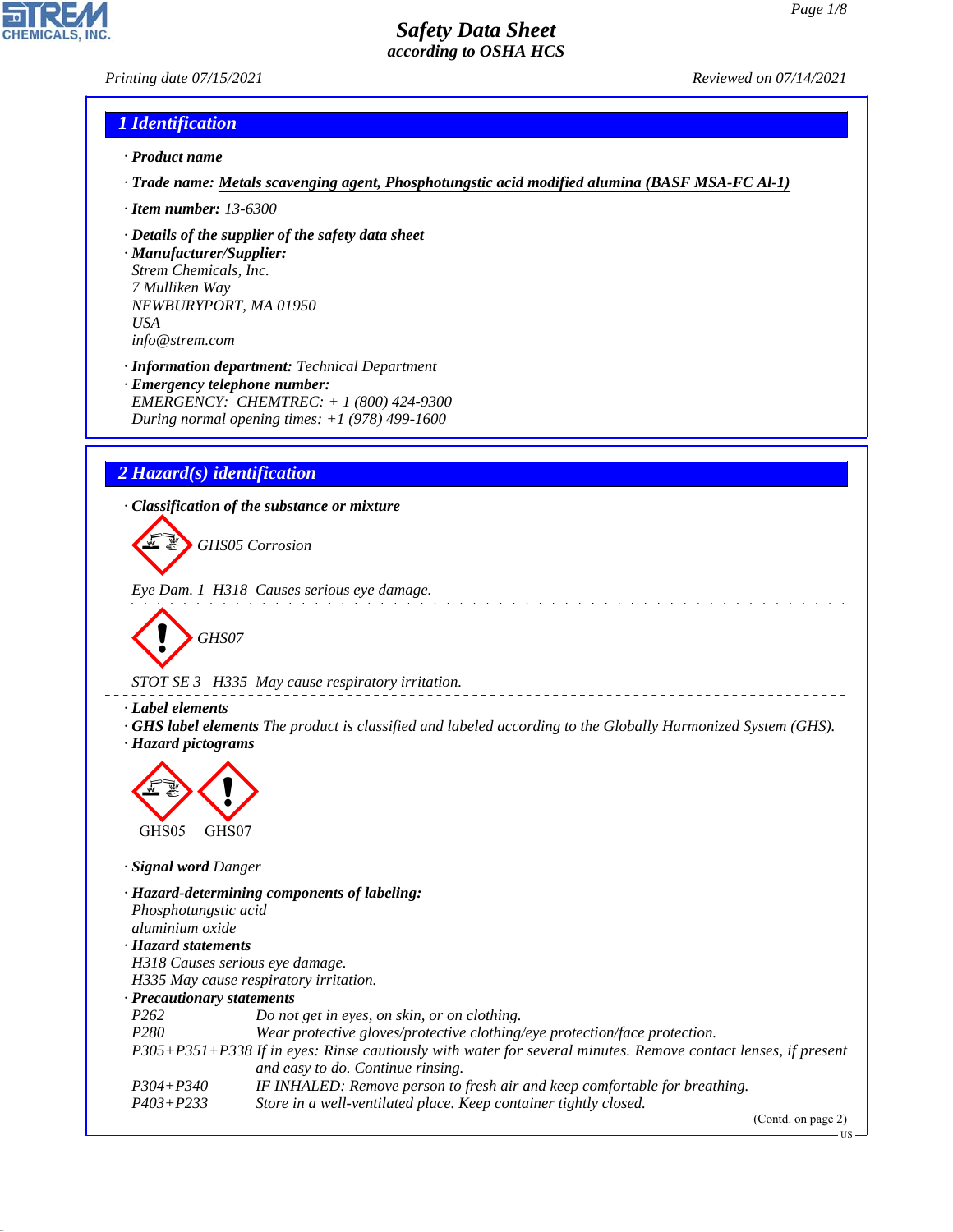*Printing date 07/15/2021 Reviewed on 07/14/2021*





- *· Chemical characterization: Mixtures*
- *· Description: Mixture of the substances listed below with nonhazardous additions.*

#### *· Dangerous components:*

*1344-28-1 aluminium oxide 80.0%*

*12501-23-4 Phosphotungstic acid 20.0%*

# *4 First-aid measures*

- *· Description of first aid measures*
- *· After inhalation: Supply fresh air; consult doctor in case of complaints.*
- *· After skin contact: Immediately rinse with water.*
- *· After eye contact: Rinse opened eye for several minutes under running water. Then consult a doctor.*
- *· After swallowing: If symptoms persist consult doctor.*
- *· Information for doctor:*
- *· Most important symptoms and effects, both acute and delayed No further relevant information available.*
- *· Indication of any immediate medical attention and special treatment needed No further relevant information available.*

# *5 Fire-fighting measures*

- *· Extinguishing media*
- *· Suitable extinguishing agents: Use fire fighting measures that suit the environment.*
- *· Special hazards arising from the substance or mixture No further relevant information available.*
- *· Advice for firefighters*

44.1.1

*· Protective equipment: No special measures required.*

(Contd. on page 3)

US

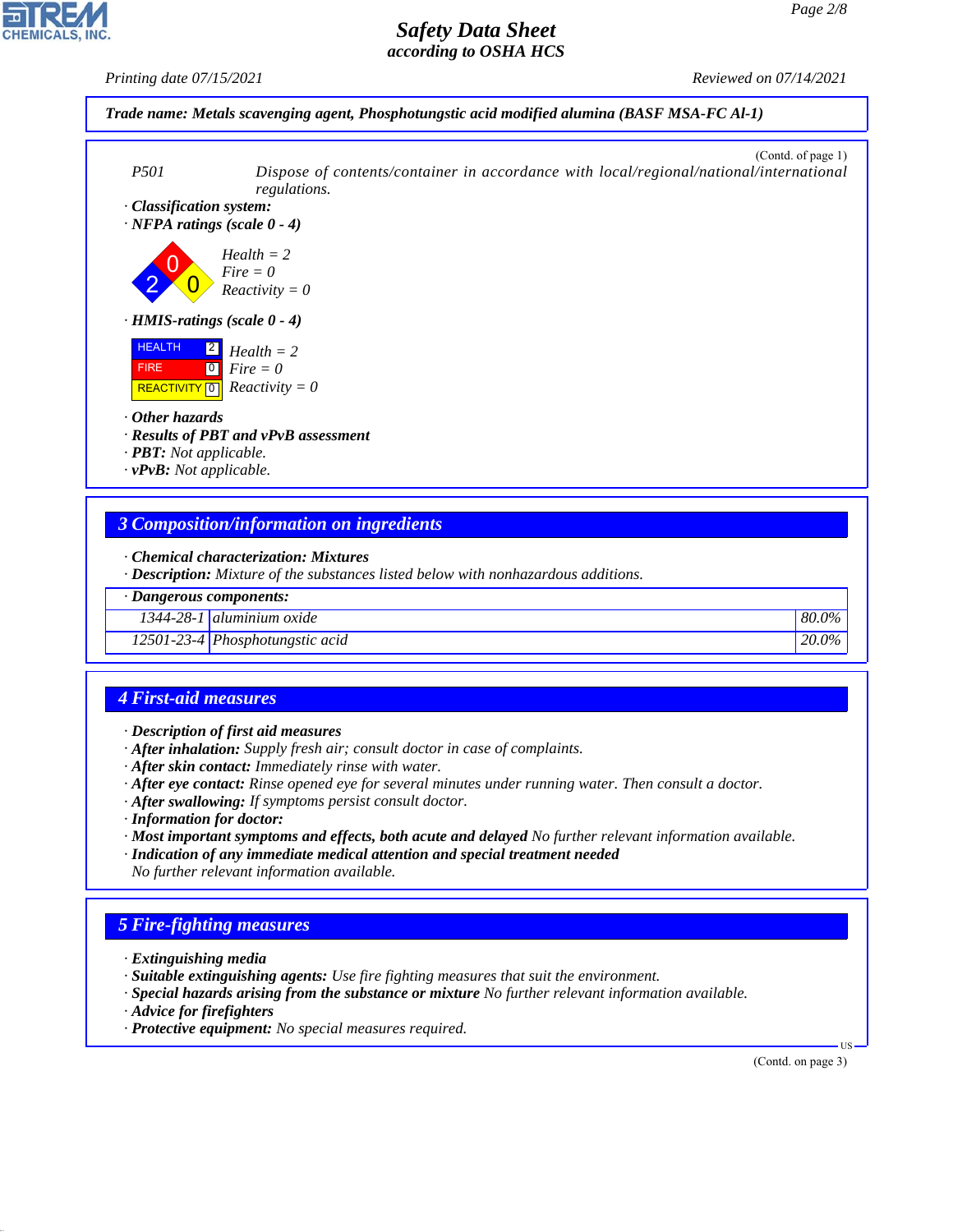*Printing date 07/15/2021 Reviewed on 07/14/2021*

**CHEMICALS, INC** 

#### *Trade name: Metals scavenging agent, Phosphotungstic acid modified alumina (BASF MSA-FC Al-1)*

(Contd. of page 2)

| · Personal precautions, protective equipment and emergency procedures |                      |
|-----------------------------------------------------------------------|----------------------|
| Wear protective equipment. Keep unprotected persons away.             |                      |
| · Environmental precautions: No special measures required.            |                      |
| · Methods and material for containment and cleaning up:               |                      |
| Use neutralizing agent.                                               |                      |
| Dispose contaminated material as waste according to item 13.          |                      |
| Ensure adequate ventilation.                                          |                      |
| · Reference to other sections                                         |                      |
| See Section 7 for information on safe handling.                       |                      |
| See Section 8 for information on personal protection equipment.       |                      |
| See Section 13 for disposal information.                              |                      |
| · Protective Action Criteria for Chemicals                            |                      |
| $\cdot$ PAC-1:                                                        |                      |
| 1344-28-1 aluminium oxide                                             | $15 \, mg/m3$        |
| $\cdot$ PAC-2:                                                        |                      |
| 1344-28-1 aluminium oxide                                             | $170 \text{ mg/m}$ 3 |
| $\cdot$ PAC-3:                                                        |                      |
|                                                                       |                      |

#### *7 Handling and storage*

- *· Handling:*
- *· Precautions for safe handling Thorough dedusting.*
- *· Information about protection against explosions and fires: No special measures required.*
- *· Conditions for safe storage, including any incompatibilities*
- *· Storage:*
- *· Requirements to be met by storerooms and receptacles: No special requirements.*
- *· Information about storage in one common storage facility: Not required.*
- *· Further information about storage conditions: Keep receptacle tightly sealed.*
- *· Specific end use(s) No further relevant information available.*

#### *8 Exposure controls/personal protection*

*· Additional information about design of technical systems: No further data; see item 7.*

*· Control parameters*

44.1.1

*· Components with limit values that require monitoring at the workplace:*

*The following constituent is the only constituent of the product which has a PEL, TLV or other recommended exposure limit.*

*At this time, the remaining constituent has no known exposure limits.*

*1344-28-1 aluminium oxide*

- *PEL Long-term value: 15\*; 5\*\* mg/m³ \*Total dust; \*\* Respirable fraction*
- *REL Long-term value: 10\* 5\*\* mg/m³ as Al\*Total dust\*\*Respirable/pyro powd./welding f.*
- *TLV Long-term value: 1\* mg/m³ as Al; \*as respirable fraction*

(Contd. on page 4)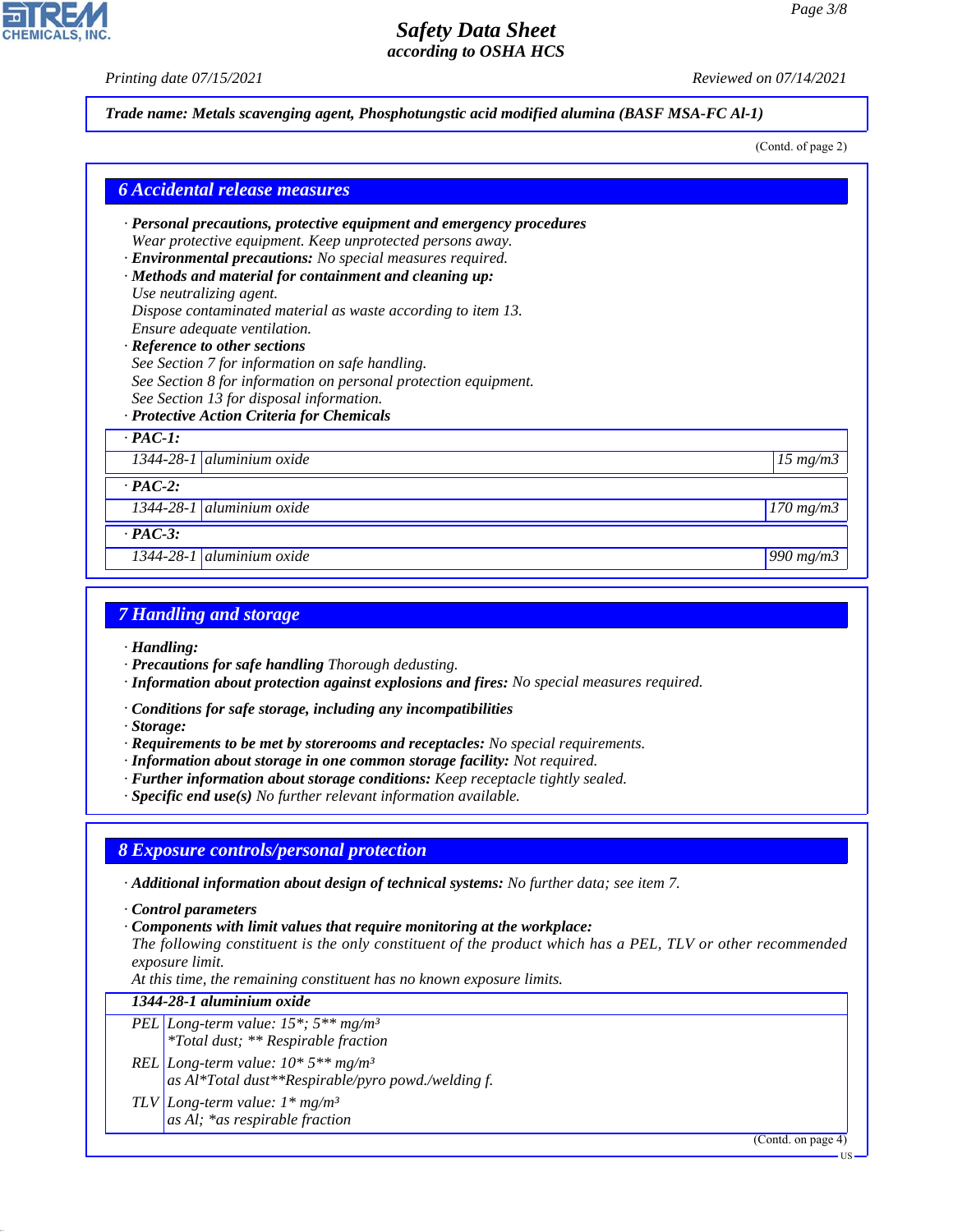US

# *Safety Data Sheet according to OSHA HCS*

*Printing date 07/15/2021 Reviewed on 07/14/2021*



|                                                                                                                                                                                                                                                                                                                                                            | (Contd. of page 3) |
|------------------------------------------------------------------------------------------------------------------------------------------------------------------------------------------------------------------------------------------------------------------------------------------------------------------------------------------------------------|--------------------|
| $\cdot$ <b>Additional information:</b> The lists that were valid during the creation were used as basis.                                                                                                                                                                                                                                                   |                    |
| · Exposure controls                                                                                                                                                                                                                                                                                                                                        |                    |
| · Personal protective equipment: Wear protective clothing                                                                                                                                                                                                                                                                                                  |                    |
| · General protective and hygienic measures:                                                                                                                                                                                                                                                                                                                |                    |
| Keep away from foodstuffs, beverages and feed.                                                                                                                                                                                                                                                                                                             |                    |
| Immediately remove all soiled and contaminated clothing.                                                                                                                                                                                                                                                                                                   |                    |
| Wash hands before breaks and at the end of work.                                                                                                                                                                                                                                                                                                           |                    |
| Avoid contact with the eyes.                                                                                                                                                                                                                                                                                                                               |                    |
| Avoid contact with the eyes and skin.                                                                                                                                                                                                                                                                                                                      |                    |
| <b>· Breathing equipment:</b> A NIOSH approved respirator in accordance with 29 CFR 1910.134.                                                                                                                                                                                                                                                              |                    |
| · Protection of hands:                                                                                                                                                                                                                                                                                                                                     |                    |
| The glove material has to be impermeable and resistant to the product/the substance/the preparation.<br>Due to missing tests no recommendation to the glove material can be given for the product/ the preparation/ the                                                                                                                                    |                    |
| <i>chemical mixture.</i>                                                                                                                                                                                                                                                                                                                                   |                    |
| Selection of the glove material on consideration of the penetration times, rates of diffusion and the degradation                                                                                                                                                                                                                                          |                    |
| · Material of gloves                                                                                                                                                                                                                                                                                                                                       |                    |
| The selection of the suitable gloves does not only depend on the material, but also on further marks of quality and<br>varies from manufacturer to manufacturer. As the product is a preparation of several substances, the resistance<br>of the glove material can not be calculated in advance and has therefore to be checked prior to the application. |                    |
| · Penetration time of glove material                                                                                                                                                                                                                                                                                                                       |                    |
| The exact break through time has to be found out by the manufacturer of the protective gloves and has to be                                                                                                                                                                                                                                                |                    |
| observed.                                                                                                                                                                                                                                                                                                                                                  |                    |
| $\cdot$ Eye protection:                                                                                                                                                                                                                                                                                                                                    |                    |
|                                                                                                                                                                                                                                                                                                                                                            |                    |
|                                                                                                                                                                                                                                                                                                                                                            |                    |
| Tightly sealed goggles                                                                                                                                                                                                                                                                                                                                     |                    |

| · Information on basic physical and chemical properties<br>· General Information |                               |  |
|----------------------------------------------------------------------------------|-------------------------------|--|
| $\cdot$ Appearance:<br>Form:                                                     | Powder                        |  |
| Color:                                                                           | White                         |  |
| $\cdot$ Odor:                                                                    | <i><u><b>Odorless</b></u></i> |  |
| · Odor threshold:                                                                | Not determined.               |  |
| $\cdot$ pH-value:                                                                | Not applicable.               |  |
| $\cdot$ Change in condition                                                      |                               |  |
| Melting point/Melting range:                                                     | Undetermined.                 |  |
| <b>Boiling point/Boiling range:</b>                                              | Undetermined.                 |  |
| · Flash point:                                                                   | Not applicable.               |  |
| · Flammability (solid, gaseous):                                                 | Not determined.               |  |



44.1.1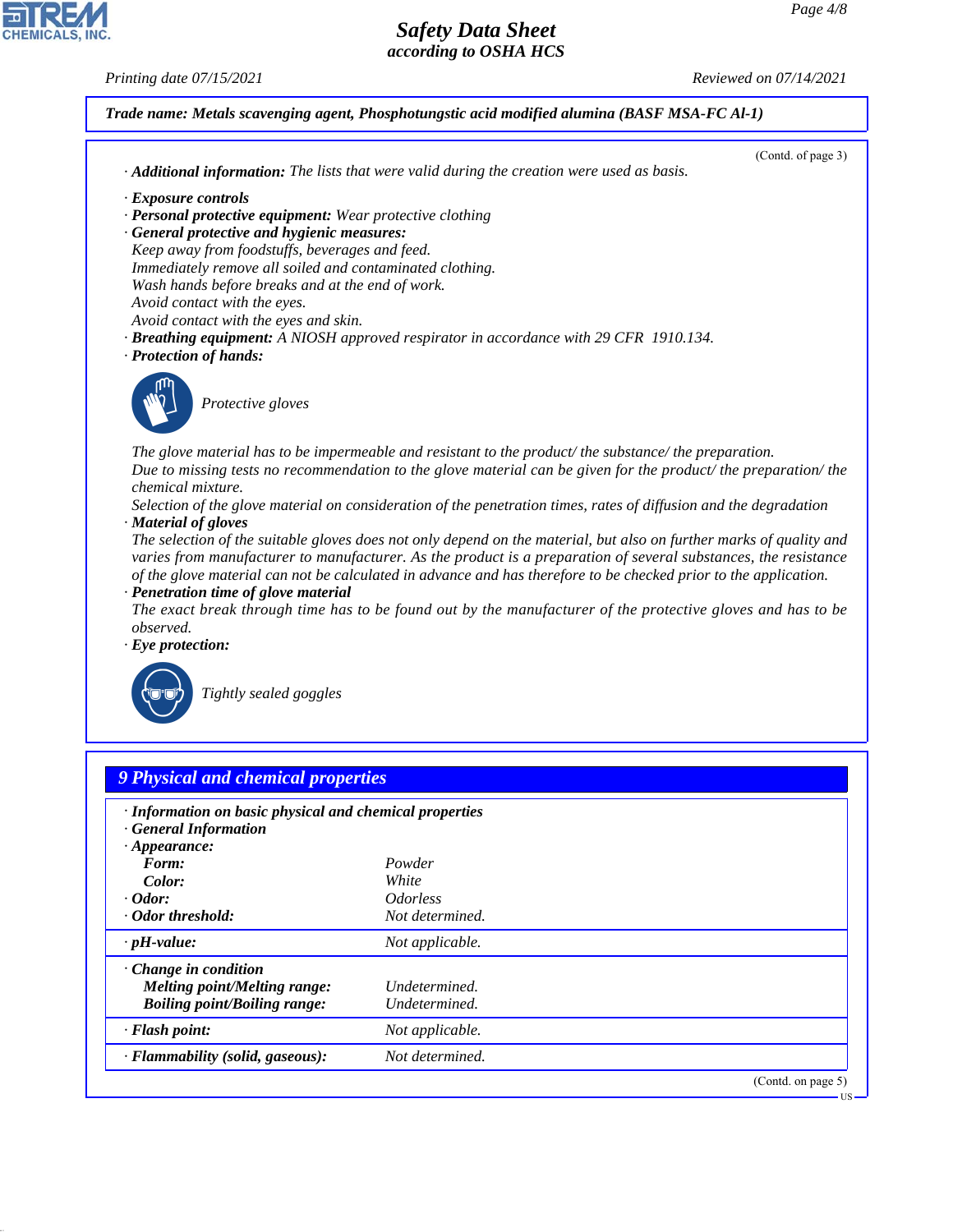# *Safety Data Sheet*

*according to OSHA HCS*

*Printing date 07/15/2021 Reviewed on 07/14/2021*

#### *Trade name: Metals scavenging agent, Phosphotungstic acid modified alumina (BASF MSA-FC Al-1)*

|                                                            | (Contd. of page 4)                            |
|------------------------------------------------------------|-----------------------------------------------|
| · Ignition temperature:                                    |                                               |
| Decomposition temperature:                                 | Not determined.                               |
| $\cdot$ Auto igniting:                                     | Product is not selfigniting.                  |
| · Danger of explosion:                                     | Product does not present an explosion hazard. |
| · Explosion limits:                                        |                                               |
| Lower:                                                     | Not determined.                               |
| <b>Upper:</b>                                              | Not determined.                               |
| $\cdot$ Vapor pressure:                                    | Not applicable.                               |
| $\cdot$ Density:                                           | Not determined.                               |
| $\cdot$ Relative density                                   | Not determined.                               |
| · Vapor density                                            | Not applicable.                               |
| $\cdot$ Evaporation rate                                   | Not applicable.                               |
| $\cdot$ Solubility in / Miscibility with                   |                                               |
| Water:                                                     | Insoluble.                                    |
| · Partition coefficient (n-octanol/water): Not determined. |                                               |
| · Viscosity:                                               |                                               |
| Dynamic:                                                   | Not applicable.                               |
| Kinematic:                                                 | Not applicable.                               |
| · Solvent content:                                         |                                               |
| Organic solvents:                                          | $0.0\%$                                       |
| <b>VOC</b> content:                                        | 0.0 g/l / 0.00 lb/gl                          |
| $\cdot$ Other information                                  | No further relevant information available.    |

# *10 Stability and reactivity*

*· Reactivity No further relevant information available.*

*· Chemical stability*

- *· Thermal decomposition / conditions to be avoided: No decomposition if used according to specifications.*
- *· Possibility of hazardous reactions No dangerous reactions known.*
- *· Conditions to avoid No further relevant information available.*
- *· Incompatible materials: No further relevant information available.*
- *· Hazardous decomposition products: No dangerous decomposition products known.*

# *11 Toxicological information*

#### *· Information on toxicological effects*

*· Acute toxicity:*

44.1.1

- *· Primary irritant effect:*
- *· on the skin: No irritant effect.*
- *· on the eye: Strong irritant with the danger of severe eye injury.*
- *· Sensitization: No sensitizing effects known.*
- *· Additional toxicological information:*

*The product shows the following dangers according to internally approved calculation methods for preparations: Irritant*

(Contd. on page 6)

US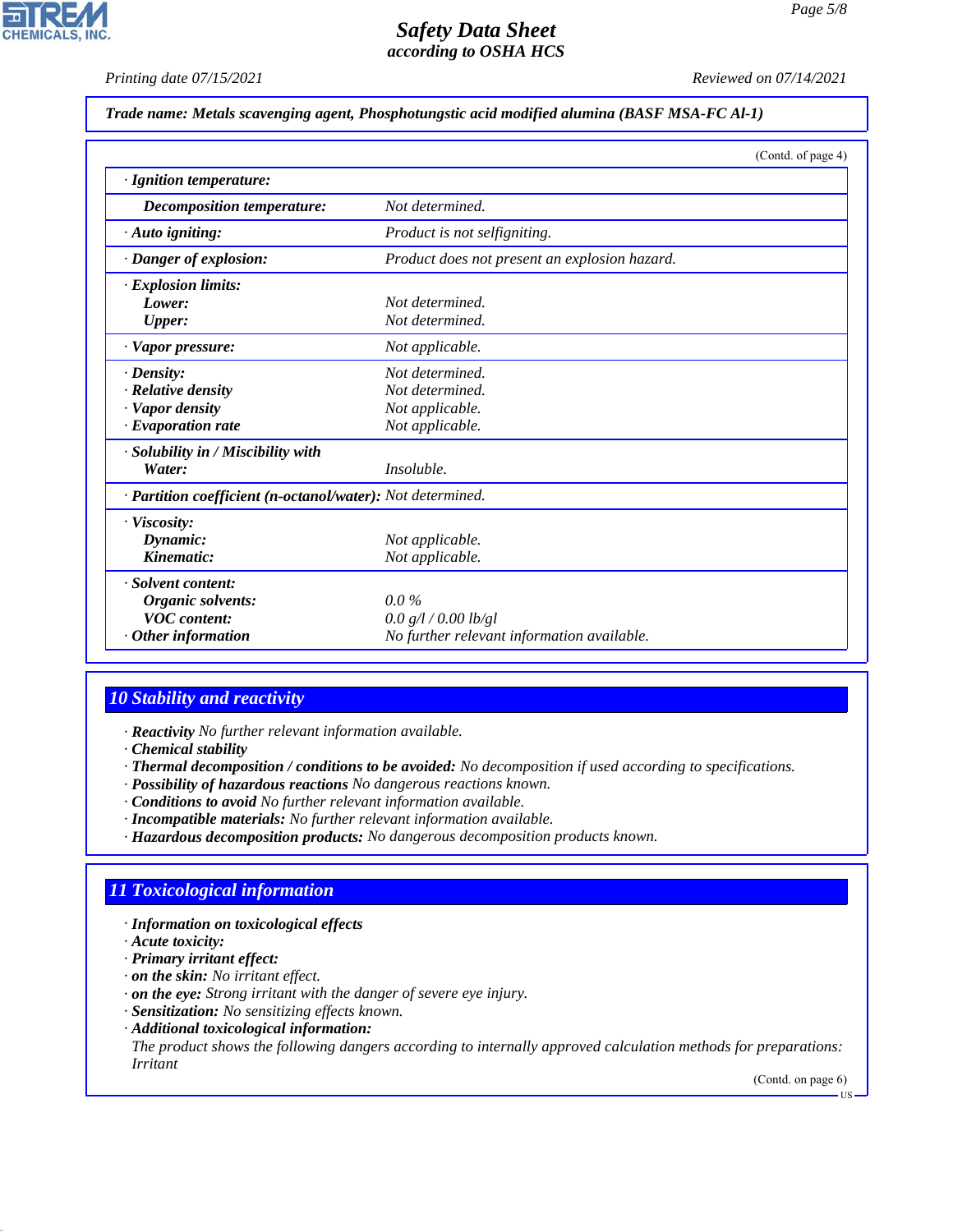*Printing date 07/15/2021 Reviewed on 07/14/2021*

*Trade name: Metals scavenging agent, Phosphotungstic acid modified alumina (BASF MSA-FC Al-1)*

(Contd. of page 5)

#### *· Carcinogenic categories*

*· IARC (International Agency for Research on Cancer)*

*None of the ingredients is listed.*

*· NTP (National Toxicology Program)*

*None of the ingredients is listed.*

*· OSHA-Ca (Occupational Safety & Health Administration)*

*None of the ingredients is listed.*

#### *12 Ecological information*

#### *· Toxicity*

- *· Aquatic toxicity: No further relevant information available.*
- *· Persistence and degradability No further relevant information available.*
- *· Behavior in environmental systems:*
- *· Bioaccumulative potential No further relevant information available.*
- *· Mobility in soil No further relevant information available.*
- *· Additional ecological information:*
- *· General notes: Must not reach bodies of water or drainage ditch undiluted or unneutralized.*
- *· Results of PBT and vPvB assessment*
- *· PBT: Not applicable.*
- *· vPvB: Not applicable.*
- *· Other adverse effects No further relevant information available.*

#### *13 Disposal considerations*

- *· Waste treatment methods*
- *· Recommendation:*

44.1.1

*Must not be disposed of together with household garbage. Do not allow product to reach sewage system.*

*· Uncleaned packagings:*

*· Recommendation: Disposal must be made according to official regulations.*

| $\cdot$ UN-Number                  |               |  |
|------------------------------------|---------------|--|
| · DOT, ADN, IMDG, IATA             | not regulated |  |
| $\cdot$ UN proper shipping name    |               |  |
| · DOT, ADN, IMDG, IATA             | not regulated |  |
| $\cdot$ Transport hazard class(es) |               |  |
| · DOT, ADN, IMDG, IATA             |               |  |
| · Class                            | not regulated |  |
| · Packing group                    |               |  |
| · DOT, IMDG, IATA                  | not regulated |  |
| · Environmental hazards:           |               |  |
| $\cdot$ Marine pollutant:          | No            |  |

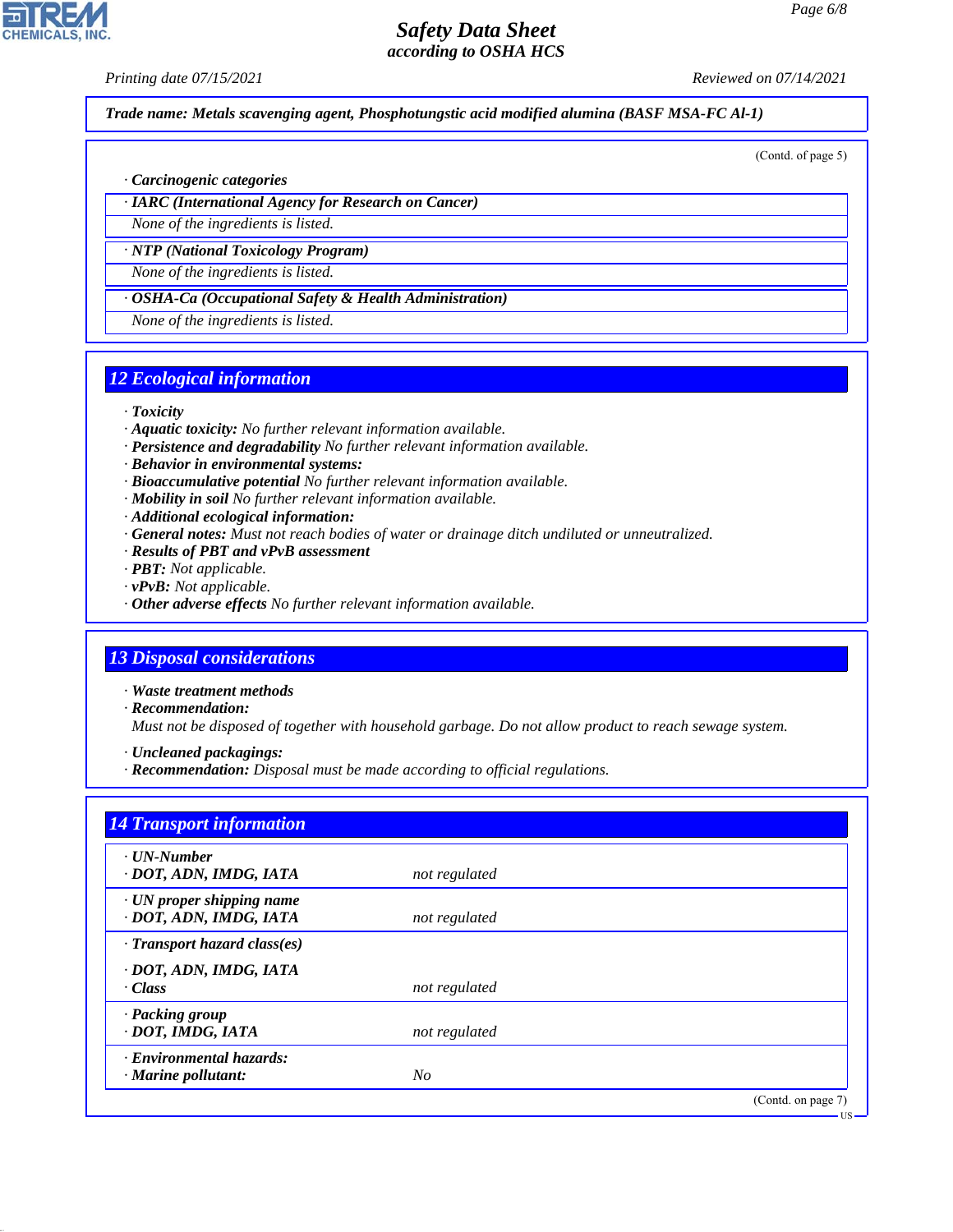

*· TLV (Threshold Limit Value established by ACGIH)*

*1344-28-1 aluminium oxide A4*

*· NIOSH-Ca (National Institute for Occupational Safety and Health)*

*None of the ingredients is listed.*

*· GHS label elements The product is classified and labeled according to the Globally Harmonized System (GHS). · Hazard pictograms*



*· Signal word Danger*

44.1.1

**CHEMICALS.** 

*· Hazard-determining components of labeling: Phosphotungstic acid aluminium oxide*

(Contd. on page 8)

US